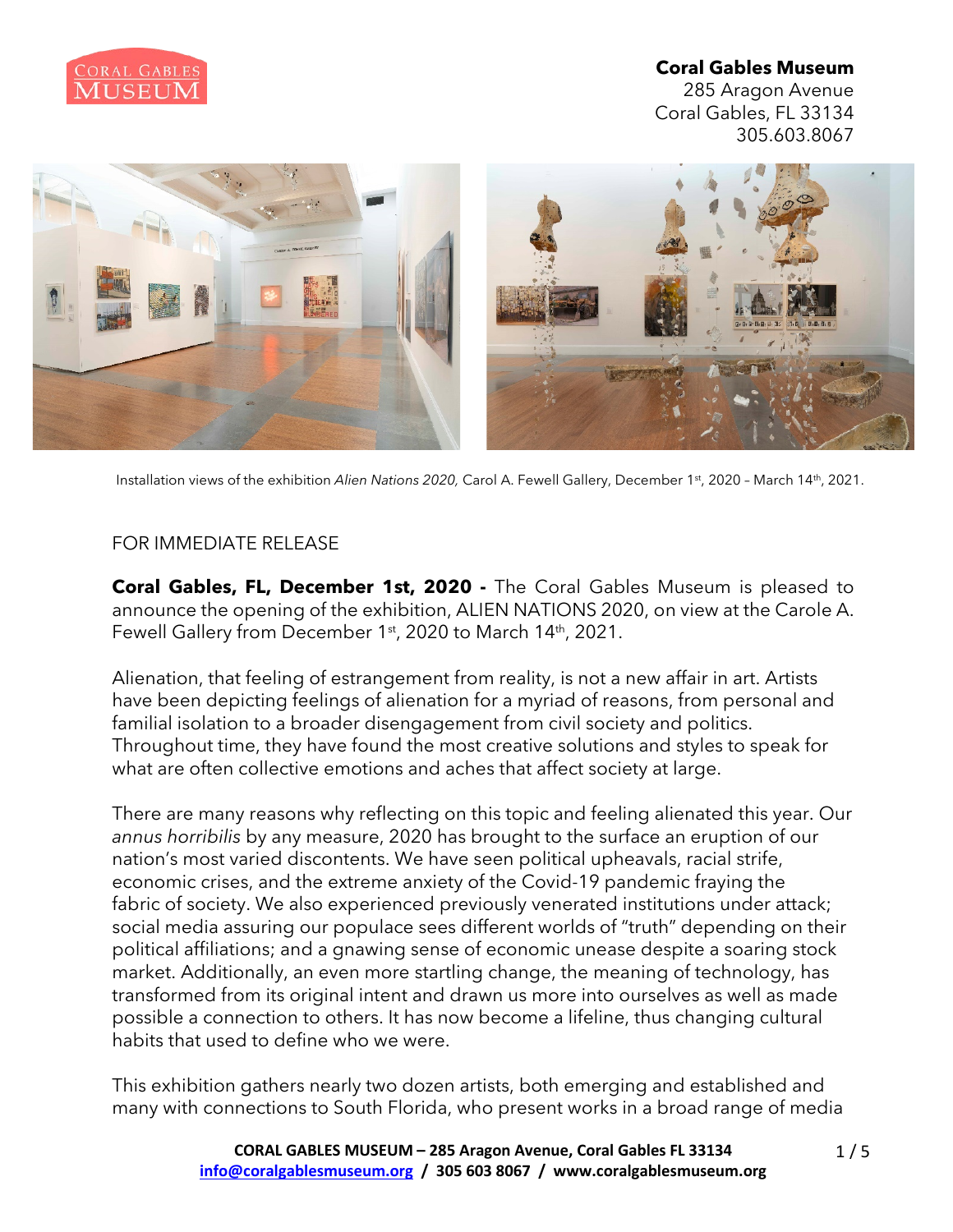

285 Aragon Avenue Coral Gables, FL 33134 305.603.8067

– painting, photography, sculpture, installation, and video. Through their unique viewpoints, they offer different takes on subjects of extreme importance that include current politics, the environment, the psychological effects of the Pandemic and personal alienation, among others. Whether they see the world as inevitably tragic or provide a reassuring glimmer of hope, they all speak to our times.

This project is organized by the Coral Gables Museum as a collaboration with the Lehman College Art Gallery, which will result in a comprehensive 80-page catalog containing full-color images and information on all 38 works in the show.

The exhibition is curated by Bartholomew Bland, Executive Director, Lehman College Art Gallery, and Yuneikys Villalonga, Chief Curator, Coral Gables Museum, reconceptualizing for our current time, a project originally organized by Bland and Villalonga for the Lehman College Art Gallery, City University of New York, in 2017. "Choosing alienation as a conceptual frame in the exhibition allowed us to examine an array of matters with which contemporary artists portray the complexity of the times we live in, from environmental issues, to current politics, to the effects of the media in society, among many others," said Villalonga. "I can't think of a more relevant topic than alienation in 2020, a year many of us look forward to seeing in our rearview mirror. The psychological and political moment has certainly been fraught and the compelling artists on view in the exhibition bear witness to 2020's concurrent crises," Bland said.

Special thanks go to all the participating artists, as well as to Ximena Caminos Collection, Dot Fiftyone Gallery, Adelson Galleries, Vanessa Grout Collection, Raúl and Mily de Molina Collection, The Jorge Pérez Collection, Spinello Projects, Bernice Steinbaum Gallery, and Steinbaum-Dubovy Family Collection.

# **ALIEN NATIONS 2020**

Carole A. Fewell Gallery | December 1st, 2020 – March 14th, 2021

EDDIE ARROYO | IMNA ARROYO | JAIME ÁVILA | WILLIAM BETTS | THOMAS BILS ADRIEN BROOM | LIU BOLIN | MARÍA MAGDALENA CAMPOS-PONS | CLAUDIA COCA CAMILLE ESKELL | GONZALO FUENMAYOR | PATRICK JACOBS | KANDY LÓPEZ TERESA MARGOLLES | BEVERLY MCIVER | PRISCILLA MONGE | MAGDALENA MURÚA ANASTASIA SAMOYLOVA | ANDREW STEVOVICH | SUPERFLEX | ELIZABETH THOMPSON RIRKRIT TIRAVANIJA | DEBORAH WILLIS | DEBORAH YASINSKY

Curated by Bartholomew Bland and Yuneikys Villalonga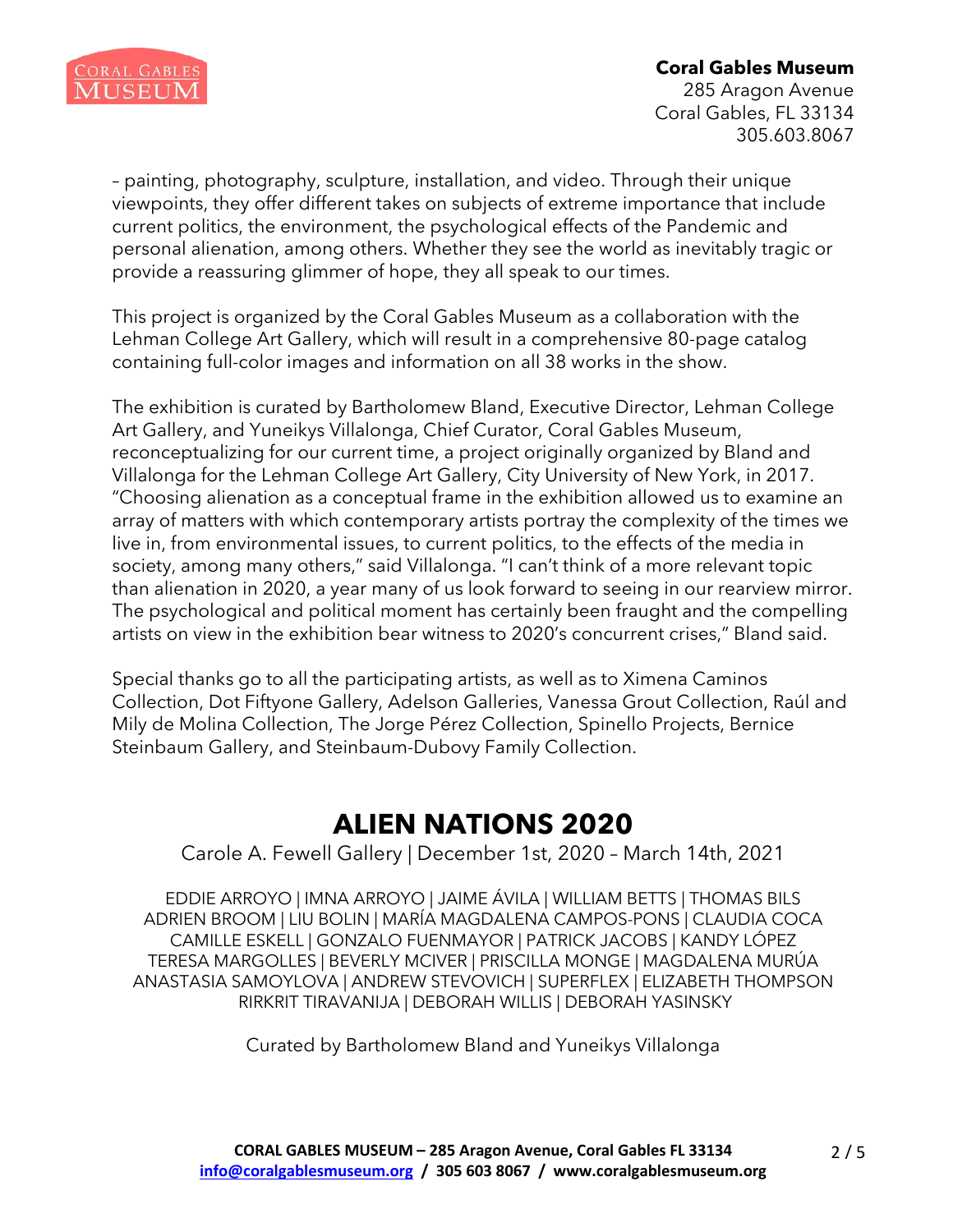

285 Aragon Avenue Coral Gables, FL 33134 305.603.8067

#### **RELATED EVENTS:**

**GRAND OPENING:** In maintaining the safety of our staff and guests, and in the context of current Covid-19 guidelines, rather than a one-time reception where we host a large crowd our Grand Opening will extend from **Tuesday, December 1st to Saturday, December 5th**. Whenever possible, RSVP for different time slots throughout these days on the 'Visit' page of our website. Visitors who walk in during Happy Hour (5-6 pm) will be able to enjoy a sip of wine at the Museum!

#### **ART MIAMI WEEK BRUNCH Alien Nations 2020: Brunch with Artists Sunday, December 6th, 2020 | 10 AM – 12 PM**

Join us for a brunch and intimate chat with some of the artists in the exhibition "Alien Nations 2020" and CGM's Chief Curator, Yuneikys Villalonga, one of the curators of the show.

#### **ARTIST PANEL:** *Alien Nations 2020: On Artistry and Alienation* **Saturday, January 9 @ 2:00-3:30 online**

Moderated by Exhibition Curators Yuneikys Villalonga, Chief Curator, Coral Gables Museum, and Bartholomew F. Bland, Executive Director, Lehman College Art Gallery

Join the curators and artists from the exhibition *Alien Nations 2020* for this lively 90-minute discussion of how Artistry intersects with Alienation to spark the creative impulse. Among the timely questions that will be explored in the session are how does the enforced isolation of a pandemic shape an artist's practice? How does the embrace of heated social justice issues spur artistic engagement? How have the chaotic events of the past year shifted the discussion of artists engaging with arts institutions? How can alienation lead to depression and a loss of creativity? How can we employ the visual arts as solace that can help heal societal alienation?

#### **FREE**

To RSVP for the panel: [https://us02web.zoom.us/meeting/register/tZcsc](https://url.emailprotection.link/?b20i3Al4vE6BahX7Ly8TikKntdxatB-zd2_iwubAVa6d9tWDvXlVi7P6lyMbaO1SxtfHrzfbvxv3BwsPhJVmuYi5uCwwQqd3F5nJ3U4nP4Rie3uL6GZf72FQN0t69siQT0Ct5DhiyNVBtR5eqKnuOhlmh6d2noW26xJ42XDLqdJY%7E)[mqrz0oHdL1ZVt3QpNfuva\\_RbEuSMUB](https://url.emailprotection.link/?b20i3Al4vE6BahX7Ly8TikKntdxatB-zd2_iwubAVa6d9tWDvXlVi7P6lyMbaO1SxtfHrzfbvxv3BwsPhJVmuYi5uCwwQqd3F5nJ3U4nP4Rie3uL6GZf72FQN0t69siQT0Ct5DhiyNVBtR5eqKnuOhlmh6d2noW26xJ42XDLqdJY%7E)

After registering, you will receive a confirmation email containing information about joining the conversation.

## **Museum Hours:** Monday – Sunday: 12:00pm – 5:00pm

*\*Amid the current COVID-19 Pandemic the museum has implemented a few changes to better protect our visitors and staff. Sanitation stations will be available throughout the venue, as well as yellow floor markers to assist in maintaining social distancing. Due to Miami-Dade County ordinances, facial coverings are mandatory.*

*We strongly encourage you to RSVP in our website [\(www.coralgablesmuseum.org\)](https://url.emailprotection.link/?bdnuwpCIbWPAGCRMFIta1oQ5kCVHJ6JXD877OA3gW88ceo_wY9vDB9hHxYxXEa153RhUsKbtkq0URouKBVJmvTQ%7E%7E) ahead of your visit and pre-purchase tickets to avoid in-person transactions at the Museum.*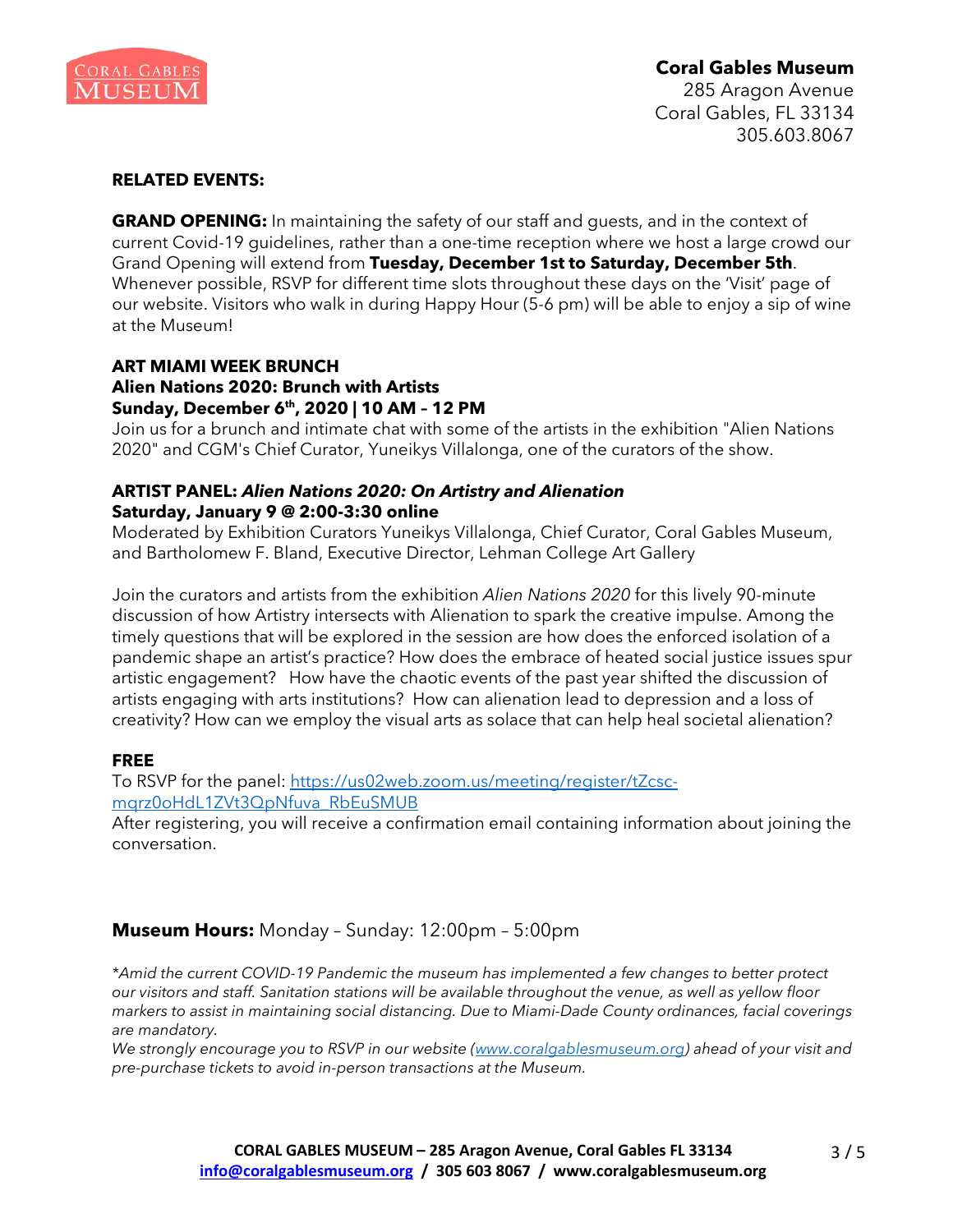

285 Aragon Avenue Coral Gables, FL 33134 305.603.8067

#### **ABOUT THE CURATORS:**

**Bartholomew Bland** is a curator and writer based in New York City, specializing in contemporary and 19th-century American art. He is the Executive Director of Lehman College Art Gallery, The City University of New York, and was previously Deputy Director and Director of Curatorial Affairs for the Hudson River Museum. He has conceptualized and organized more than 50 museum exhibitions. In 2019 ― "Mediums of Exchange", presented at the Lehman College Art Gallery and the Shirley Fiterman Art Center and "The Color of the Moon", Hudson River Museum. Among other exhibitions: "The Seven Deadly Sins" (2015), Fairfield Westchester Museum Alliance; "Industrial Sublime: Modernism and the Transformation of New York's Rivers", (2013), which traveled to the Norton Museum of Art; "Oh Panama! Jonas Lie Paints the Panama Canal", (2016),which traveled to the James A. Michener Art Museum; and "American Dreamers: Reality and Imagination in Contemporary Art" (2012), for the Palazzo Strozzi, Florence. Curatorial projects: Snug Harbor Cultural Center, Staten Island, NY; Flagler Museum, Palm Beach, FL; Coral Gables Museum, FL; Bakehouse Art Complex, Miami; Concordia College, Bronxville, NY; the Ronchini Gallery; London; Eduardo Secci Contemporary, Florence; Vivant Books and Skira editore, Milan.

**Yuneikys (Yuni) Villalonga** graduated from Art History at the University of Havana, Cuba (2000) and went to serve as Curator at the Ludwig Foundation of Cuba, for the next four years. During this time, she was also teaching Contemporary Caribbean Art at the Instituto Superior de Arte (ISA) in Havana.

In 2004, she won the National Curatorship Award from the National Union of Writers and Artists of Cuba (UNEAC) with the exhibition, *Së Bashku-Juntos-*

*Tillsammans* presented at the 2<sup>nd</sup> Tirana Biennial of Contemporary Art (Tirana, Albania, 2003) and at the Uppsala Museum (Uppsala, Sweden, 2004.)

As Visual Art Projects Manager at the British Council of Cuba (2004 – 2010) she organized several international exhibitions in Cuba and the UK. Her goal was inserting Latin American, Caribbean and Cuban art into a broader, international scene. In 2011, she joined Lehman College Art Gallery in New York, where she served as Curator for five years and was also involved in their broad arts education program for students of all ages. In 2016, she relocated to Miami, Florida where she worked as Associate Director of Exhibitions and Education at the Bakehouse Art Complex in Miami (2016- 2017) and is currently the Chief Curator at the Coral Gables Museum in Miami, Florida. She also writes for several national and international art magazines.